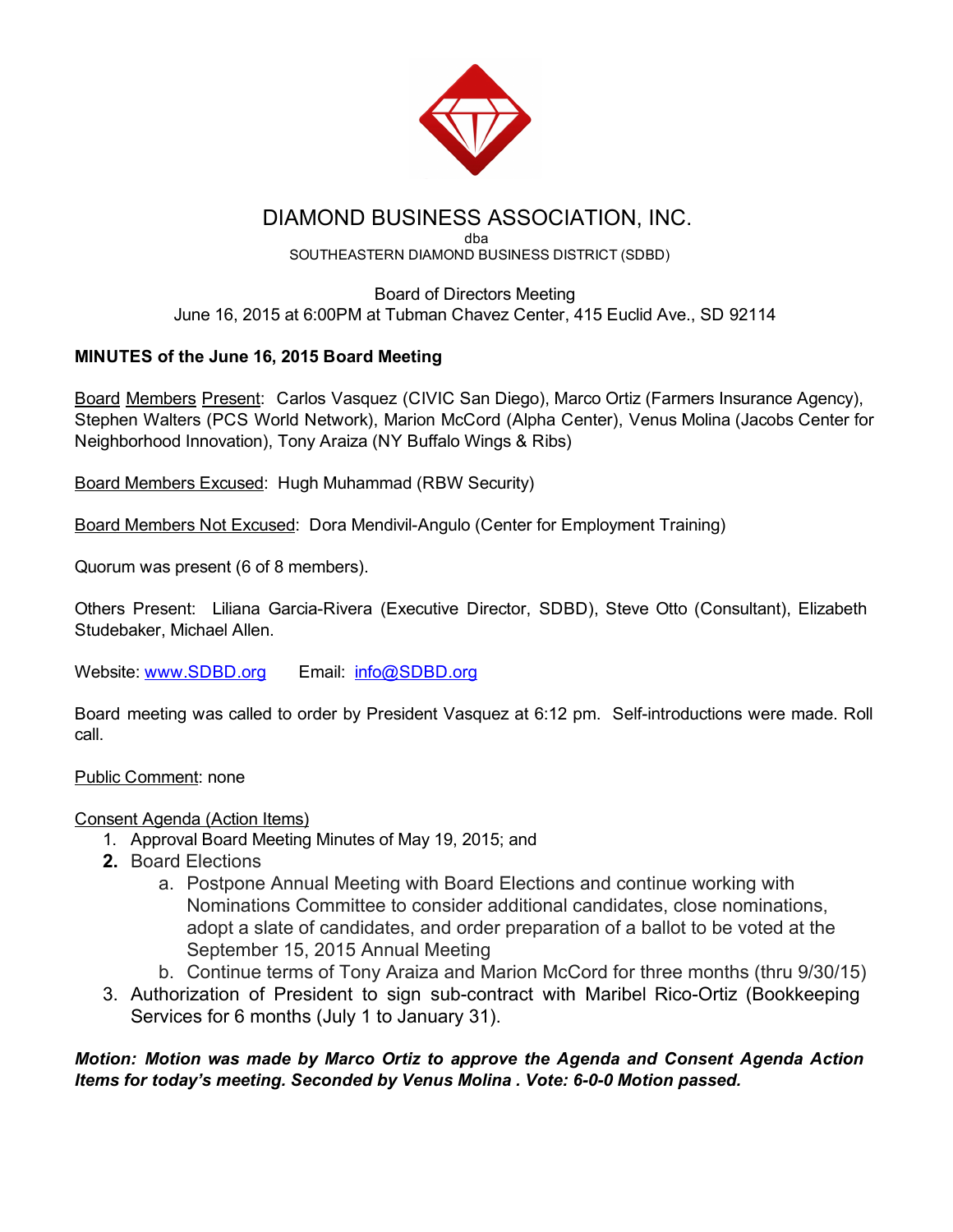#### President's Report/Executive Committee Report (Carlos Vasquez)

Carlos Vasquez reported that we needed discretionary funds to pay for reimbursable grant items and recommended that we apply for a line of credit at US Bank. Liliana Garcia-Rivera indicated that a board member would have to guarantee the line of credit. Marco Ortiz stated that he was not in a position to sign as a guarantor. If authority is given to apply, we will seek out a guarantor. Additionally, we will create and adopt policies for the use of the line of credit in our By-laws and/or Financial Policy Procedures.

#### *Motion: Motion was made by Venus Molina to apply for a line of credit at US Bank. Second by Stephen Walters. Vote: 6-0-0 Motion passed.*

The following reports were also given by Carlos Vasquez:

1. Evaluation of Executive Director: The Committee for Review and Evaluation of Executive Director consists of Carlos Vasquez, Marco Ortiz, Marion McCord, with Steve Otto as Advisor. Liliana Garcia-Rivera has been asked to prepare a one-page report of the 2014/2015 accomplishments. Steve Otto clarified that the Liliana Garcia-Rivera's one-year contract ends July 30, 2015.

#### 2. Banner Policy

Carlos Vasquez and Hugh Muhammad met over the Ramadan Banner request. We will put up the Ramadan banners in all light posts requested, except at the intersection of Euclid and Imperial due to the placement of the Live Love Laugh Learn Banners being installed at the same time to coincide with the Celebration of the Four Corners of Life Celebration. The banner order will be placed by the BID and invoiced to Hugh Muhammad for reimbursement. The issue of whether Ramadan is considered a religious holiday will be resolved before next Ramadan. Elizabeth Studebaker from OSB said that she was not sure if the City Attorney would respond on whether or not the Ramadan banners were deemed to be a of a religious nature. A photograph was requested and will be sent to Elizabeth Studebaker. Hugh Muhammad has told Carlos Vasquez that he will follow up with the City of San Diego or the Mayor's Office. We will need something in writing from the City of San Diego. The existing policy was reviewed and noted that the non-religious language needed to be re-inserted into the existing policy, as previously instructed by Elizabeth Studebaker. The pricing of the existing policy needs to be reviewed and revised, as well as including an addendum to addresses sponsorship of the organization's banners. Next year, everyone will need to adhere to the amended banner policy procedures adopted by the board of directors.

- 3. Equipment Policy: No progress from last month. This item has again been tabled.
- 4. Discuss feasibility of forming Maintenance Assessment District (MAD): This item has again been tabled.
- 5. Handling future letters of request: Warren Simon was not present to report on the progress of the BID Council's policy. This item has again been tabled.

#### Financial Reports for June 2015

Liliana Garcia-Rivera discussed the details of the financial report. It was filed and received.

Executive Director's Report (Liliana Garcia Rivera)

- 1. Events: Diamond Festival Meetings are moving forward. Taste of the Diamond was rescheduled back to October 15th, 2015, so that we will have more time to recruit new restaurants and sponsorships.
- 2. Economic Development/Storefront Improvement: Greene Cat-We are still waiting for the final contractor bid estimate.
- 3. Revamp Energy: Liliana Garcia-Rivera deferred to Marco Ortiz to report on the meeting held with Revamp Sustainable Energy program. Marco Ortiz explained that Revamp offers solar system and lighting retrofits to residential and commercial property owners and that they were open to establishing an exclusive referral fee program with the Diamond Business Association. A proposed contract received from Revamp was circulated.. The referral fee would be a flat \$3k per completed